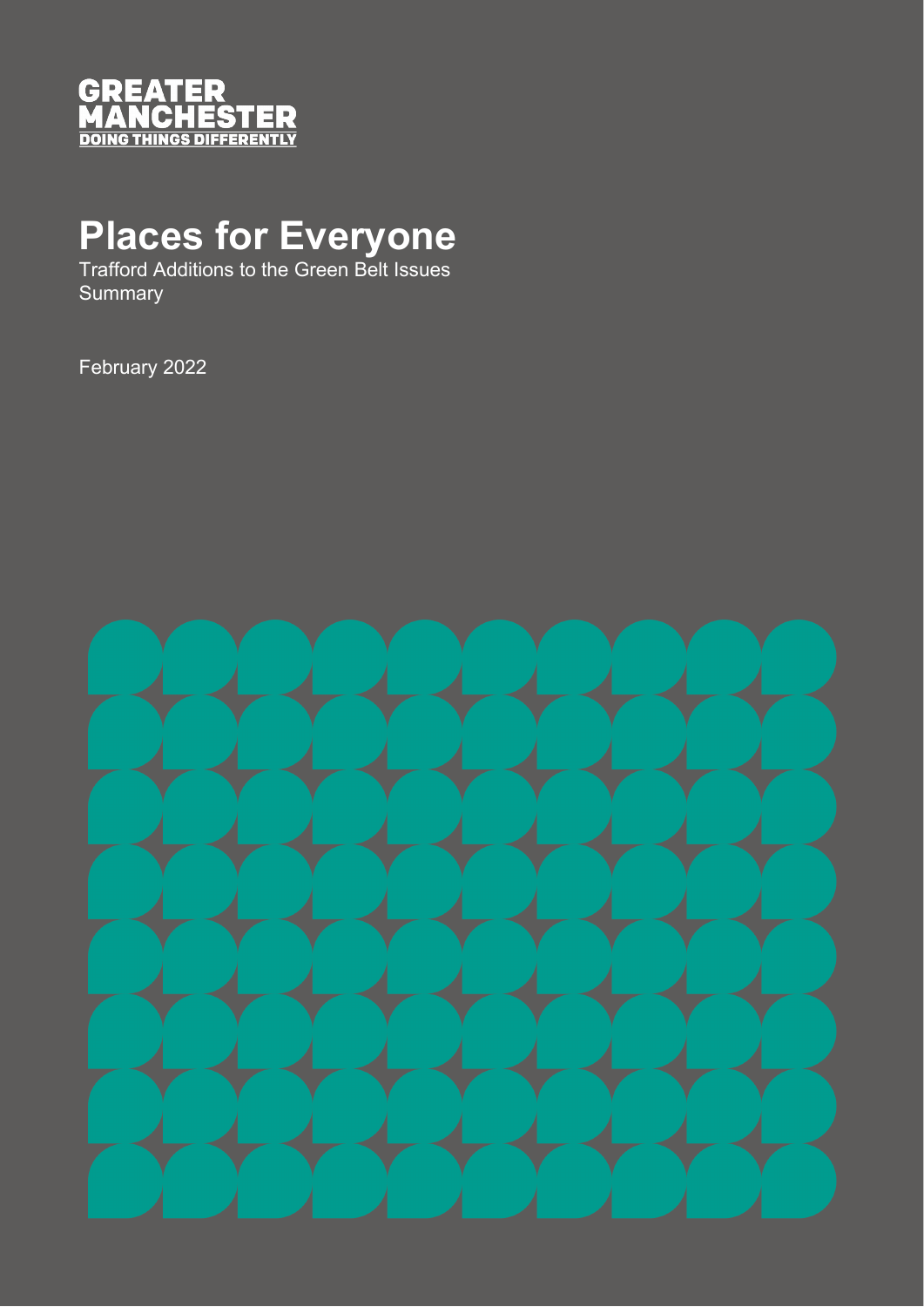Summary of Issues Raised - Appendix B Additions to the Green Belt in Trafford

## **Additions to the Green Belt (Trafford)**

A summary of the issues raised in relation to the PfE 2021 Appendix B – Additions to the Green Belt Trafford and the relevant respondents to PfE 2021 is set out below:

## **Additions to the Green Belt in Trafford**

| <b>Row</b> | Summary of issues raised to PfE2021                                                  | Summary response to issues raised to PfE2021                          | <b>Respondent</b>      |
|------------|--------------------------------------------------------------------------------------|-----------------------------------------------------------------------|------------------------|
|            |                                                                                      |                                                                       | name(s)                |
| GBA.T1     | Adding Midlands Farm, Moss Land (GB Addition 43) to the Green Belt means very        | No change considered necessary. The approach in relation to the       | Linda Field            |
|            | little when far more Green Belt is being taken away. Additions make it appear like   | Green Belt additions is considered consistent with NPPF. The          | Paul Roebuck           |
|            | less Green Belt is being removed.                                                    | evidence provided in the Green Belt Topic Paper [07.01.25] page       | <b>Peter Christie</b>  |
|            | Also additions do not compensate for loses elsewhere.                                | 195 provides appropriate justification for adding Midlands Farm,      | <b>Michael Hullock</b> |
|            |                                                                                      | Moss Lane (GB Addition 43) to the Green Belt.                         | Jeremy Williams        |
|            |                                                                                      | The additions have not been identified as direct replacements, either | David Brownhill        |
|            |                                                                                      | in their extent or the use of the land identified, for the areas      | Ian Culman             |
|            |                                                                                      | proposed for release through allocation(s) in the Plan. There is not  |                        |
|            |                                                                                      | therefore intended to be a direct correlation between the areas       |                        |
|            |                                                                                      | released from the Green Belt and those proposed as additions.         |                        |
| GBA.T2     | The Plan should be about better use of brownfield sites and refreshing aged housing, | The PfE sets out a very clear preference of using previously          | <b>Paul Roebuck</b>    |
|            | not just adding some Green Belt                                                      | developed (brownfield) land and vacant buildings to meet              |                        |
|            |                                                                                      | development needs (see JP-S 1 'Sustainable Development').             |                        |
| GBA.T3     | Lack of ability to use this proposed Green Belt land as green space                  | This land is considered to meet the 5 purposes of Green Belt as set   | David Brownhill        |
|            |                                                                                      | out in the Green Belt Topic Paper [07.01.25] and therefore suitable   |                        |
|            |                                                                                      | for designation as Green Belt. In regards to Green Belt being used    |                        |
|            |                                                                                      | as green space JP-G 10 supports enhancing green infrastructure        |                        |
|            |                                                                                      | functions in Green Belt such as improved public access. See Green     |                        |
|            |                                                                                      | Belt Topic Paper and Case for Exceptional Circumstances (July         |                        |
|            |                                                                                      | 2021) [07.01.25]. However Green Belt is not always suitable to be     |                        |
|            |                                                                                      | used as publically accessible green space.                            |                        |
| GBA.T4     | It is surprising that these Green Belt additions have been identified only recently  | Stage 1 of the Green Belt Assessment in 2016 identified proposals     | Jeremy Williams        |
|            |                                                                                      | for additions to the Green Belt. See Stage 1 Greater Manchester       |                        |
|            |                                                                                      | Green Belt Assessment - Appendices (2016) [07.01.05].                 |                        |
|            |                                                                                      | The assessment of Green Belt additions has run alongside the          |                        |
|            |                                                                                      | entirety of the Green Belt Assessment work.                           |                        |
|            |                                                                                      |                                                                       |                        |